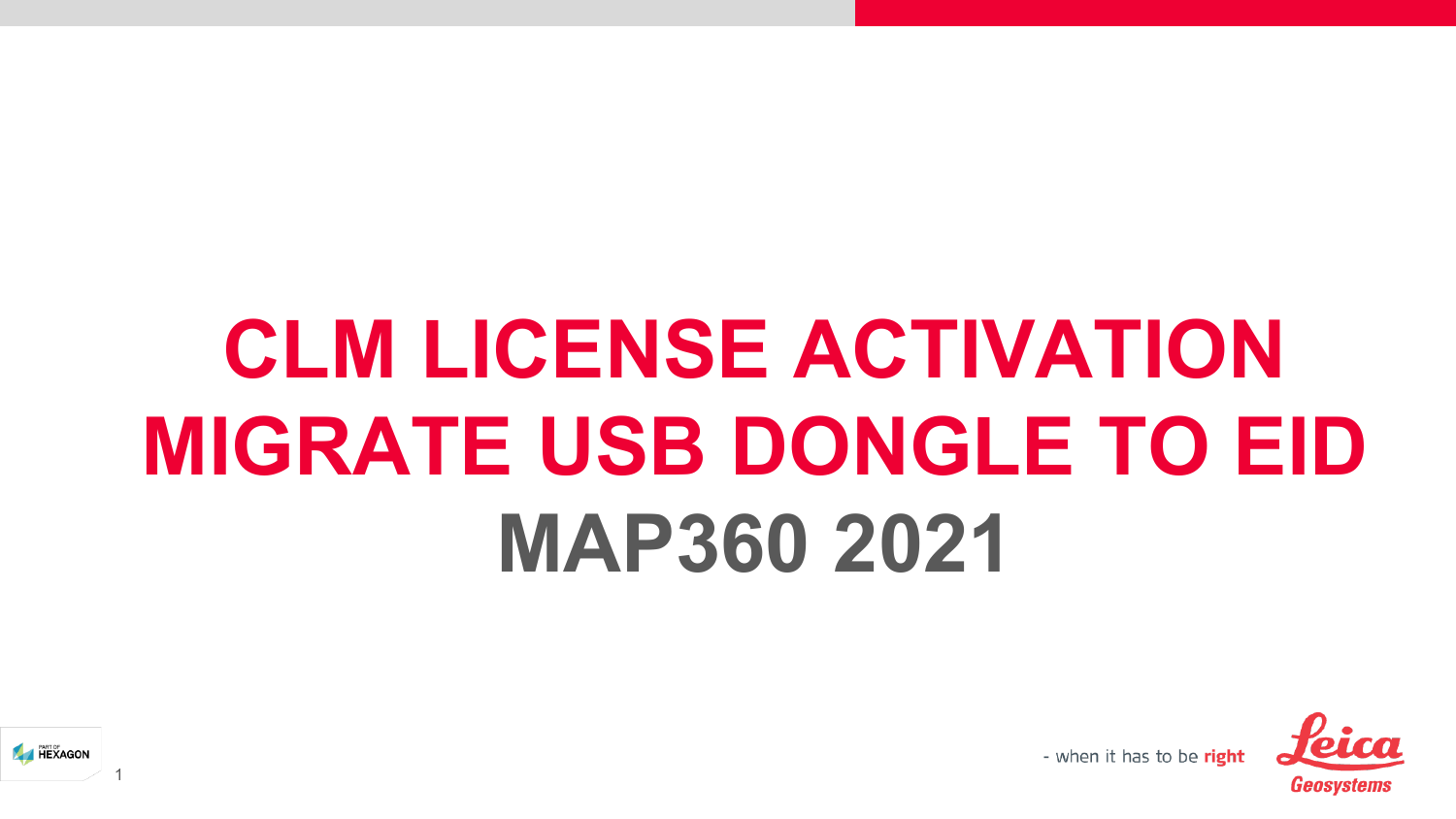## **1. Locate your Entitlement ID (EID)**

|                                              |                                                                                                                                                        | - when it has to be right                                                                                      |
|----------------------------------------------|--------------------------------------------------------------------------------------------------------------------------------------------------------|----------------------------------------------------------------------------------------------------------------|
| Leica Geosystems                             | <b>Entitlement Certificate</b>                                                                                                                         |                                                                                                                |
| <b>Entitlement ID</b>                        | <b>MADSRD Bas</b><br>00107-79315-00032-11191-15852                                                                                                     |                                                                                                                |
| Certificate                                  | Leica Geosystems grants you the right to activate the following product(s):                                                                            |                                                                                                                |
| <b>Article No.</b><br>5308173<br>5310939     | <b>Description</b><br>MAP 360 Sketch (1yr)<br>MAP360 Base                                                                                              | <b>Quantity</b><br>1<br>ł.                                                                                     |
| <b>Maintenance End:</b><br><b>Activation</b> | The Entitlement ID will be required to activate the licenses during the installation process.                                                          |                                                                                                                |
| <b>Software License Agreement</b>            | If you have any questions, please contact your local Leica Geosystems Sales & Support.                                                                 |                                                                                                                |
| Agreement available at:                      | Rights and restrictions on the use of this product are set forth in the Leica Geosystems Software License<br>http://www.leica-geosystems.com/swlicense |                                                                                                                |
| <b>Registration</b>                          | about your purchased products are available at your convenience 24/7.<br>Register today at https://myworld.leica-geosystems.com                        | By registering your products in the online customer internet platform myWorld @ Leica Geosystems, full details |
|                                              |                                                                                                                                                        |                                                                                                                |
|                                              |                                                                                                                                                        |                                                                                                                |
|                                              |                                                                                                                                                        |                                                                                                                |
|                                              |                                                                                                                                                        | Leica Geosystems AG<br>Max-Schmidheiny-Strasse 204<br>9435 Heerbrugg<br>+41 71 727 3131                        |

Customers entitled to a free migration to CLM will receive an Entitlement Certificate

The certificate will be mailed or emailed to you.

The EID is listed at the top of the document with the specific products that it entitles the user to listed below.

Customers who have been granted an EID to replace their Map360 Dongle will receive their EID via email and mailed letter.



- when it has to be right

**HEXAGON**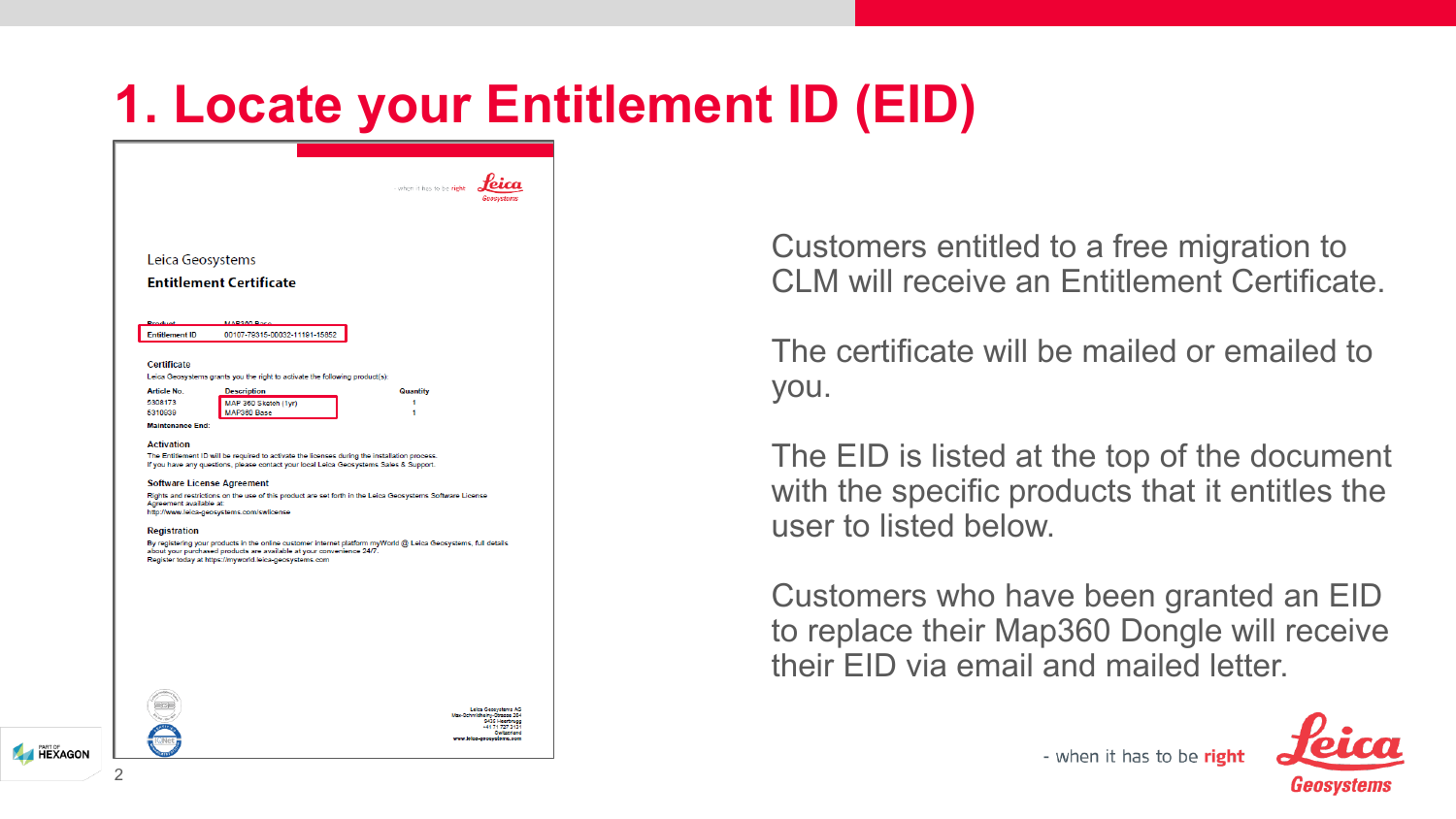#### **Remove your USB Dongle**

**Since you will be migrating to an electronic license, you do not need your USB Dongle anymore.**

**Please remove it from your computer before continuing.**



3

- when it has to be right

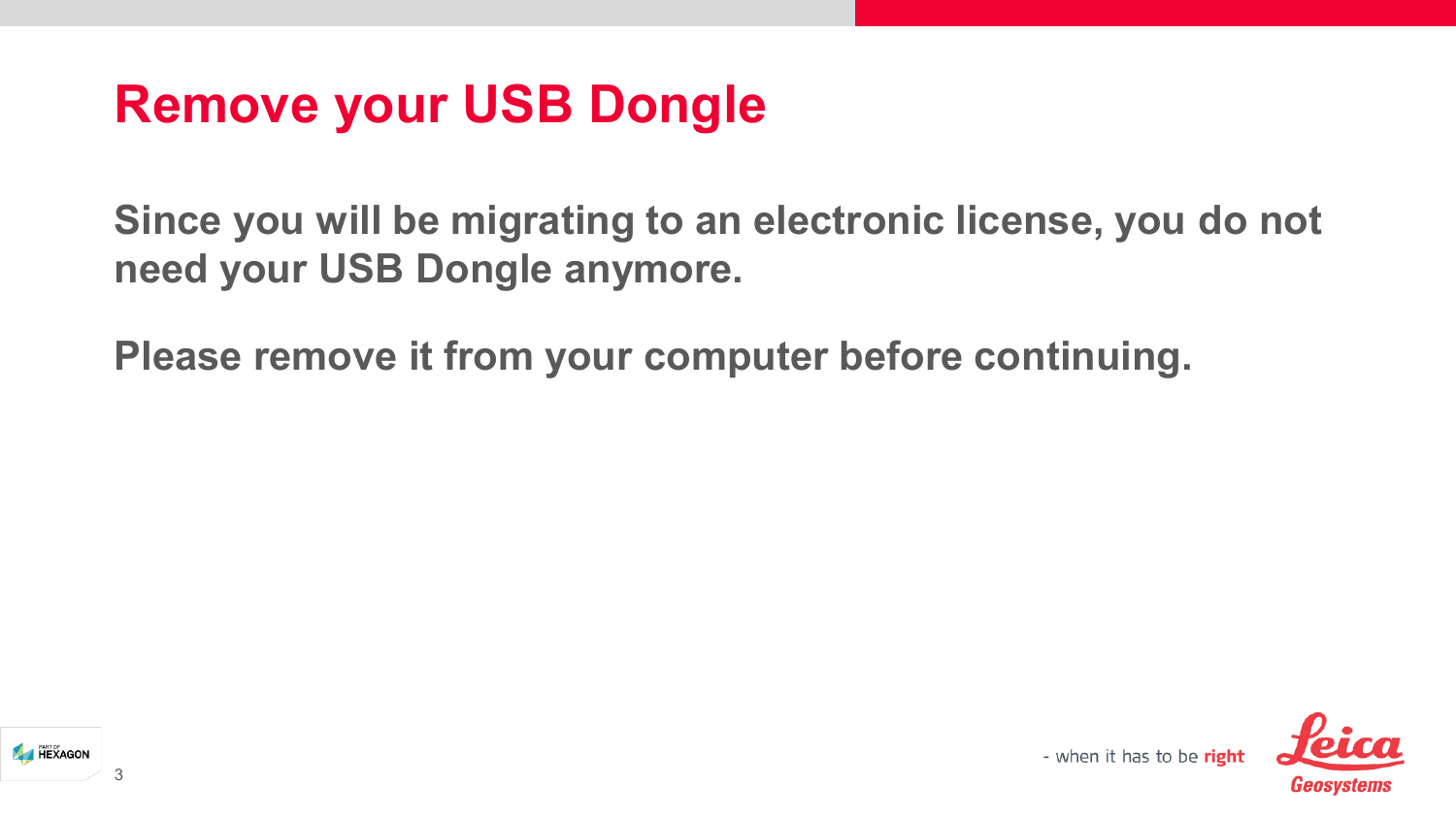## **2. Download and Install Map360**



The Leica Client License Manager (CLM) is installed with Map360.

If you have not already done so, you will need to [download](http://help.leicaims.com/index.php?/Knowledgebase/Article/View/1/0/leica-geosystems-incident-mapping-suite-release-history#mps) Map360 and install it. Once installed run the program.

On the start-up screen, select Leica CLM and select the CLM Manager button.

This will start the CLM program. Leave Map360 running in the background.



- when it has to be right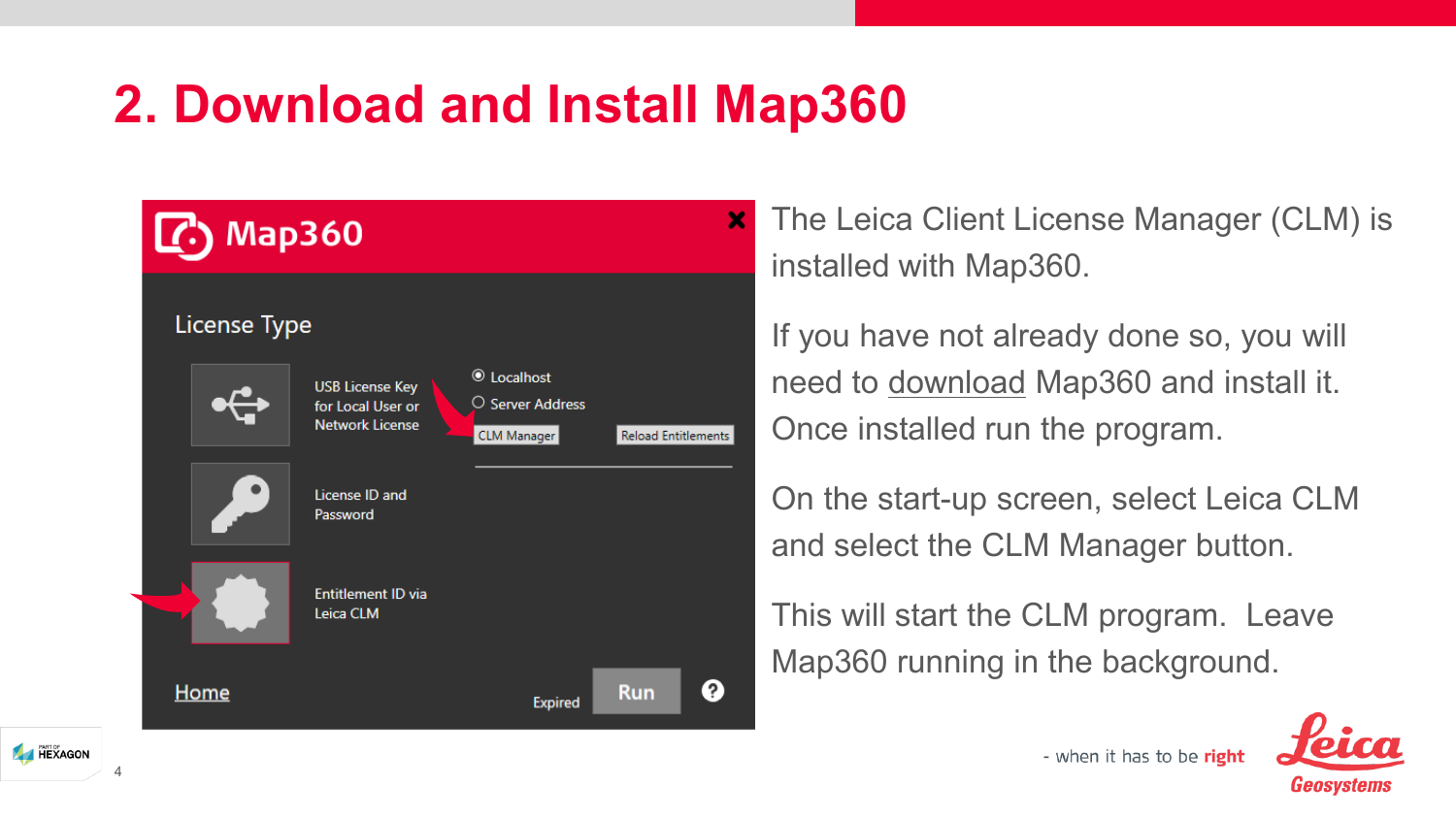## **3. Add your License (1 of 2)**



- 1. Select **Add** from the top of the CLM interface.
- 2. Add your EID including all dashes.
	- 1. To enter multiple EIDs, separate them with a semicolon ";".
	- 2. Note: do not add any spaces between EIDs.
- 3. Select **Add** at the bottom of the window.





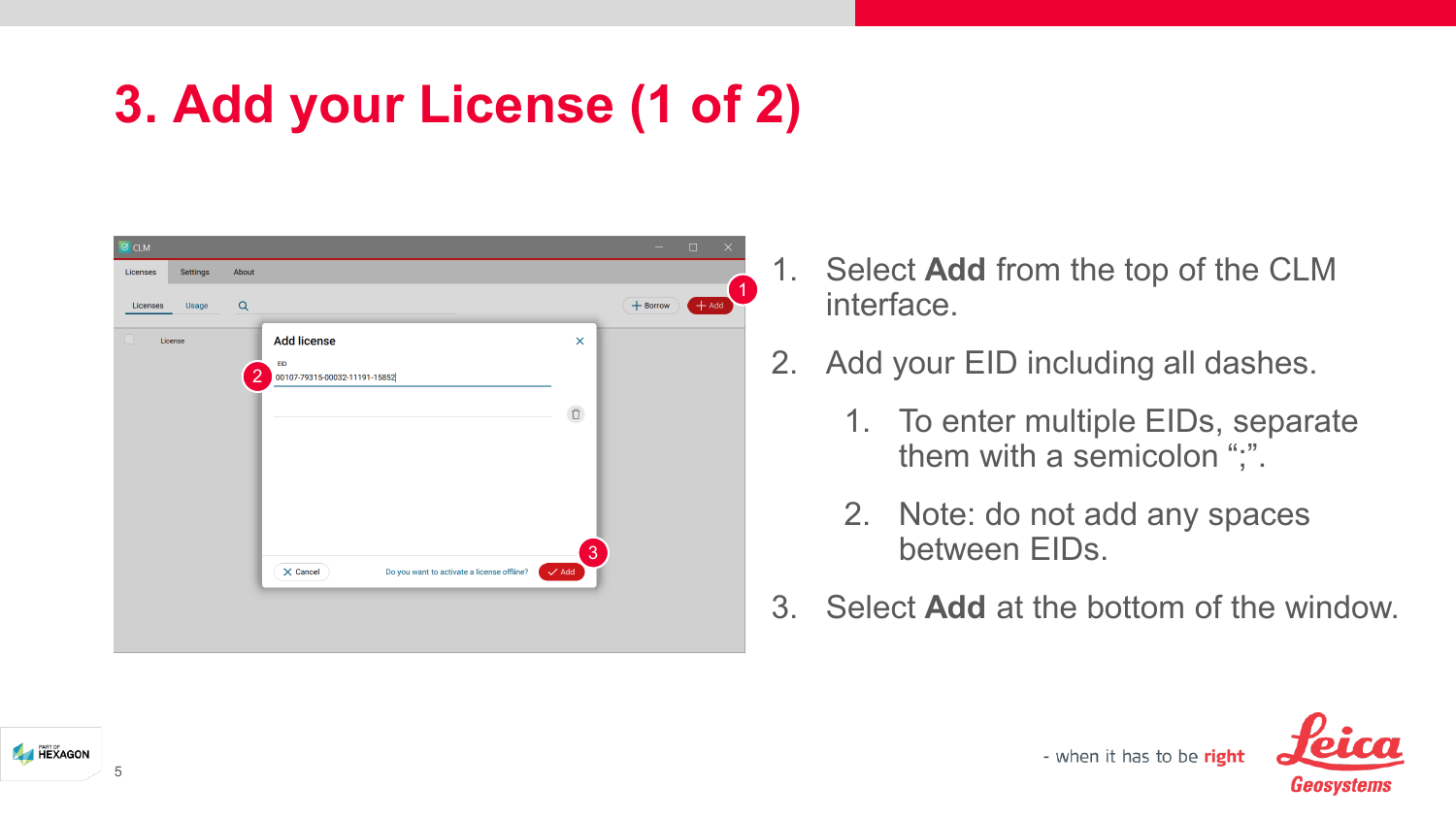## **3. Add your License (2 of 2)**



Note: You must have an internet connection to enable your license. If you do not, or your IT security prevents you from connecting to the internet, Please select **Do you want to activate a license offline?** at the bottom of the window for support.





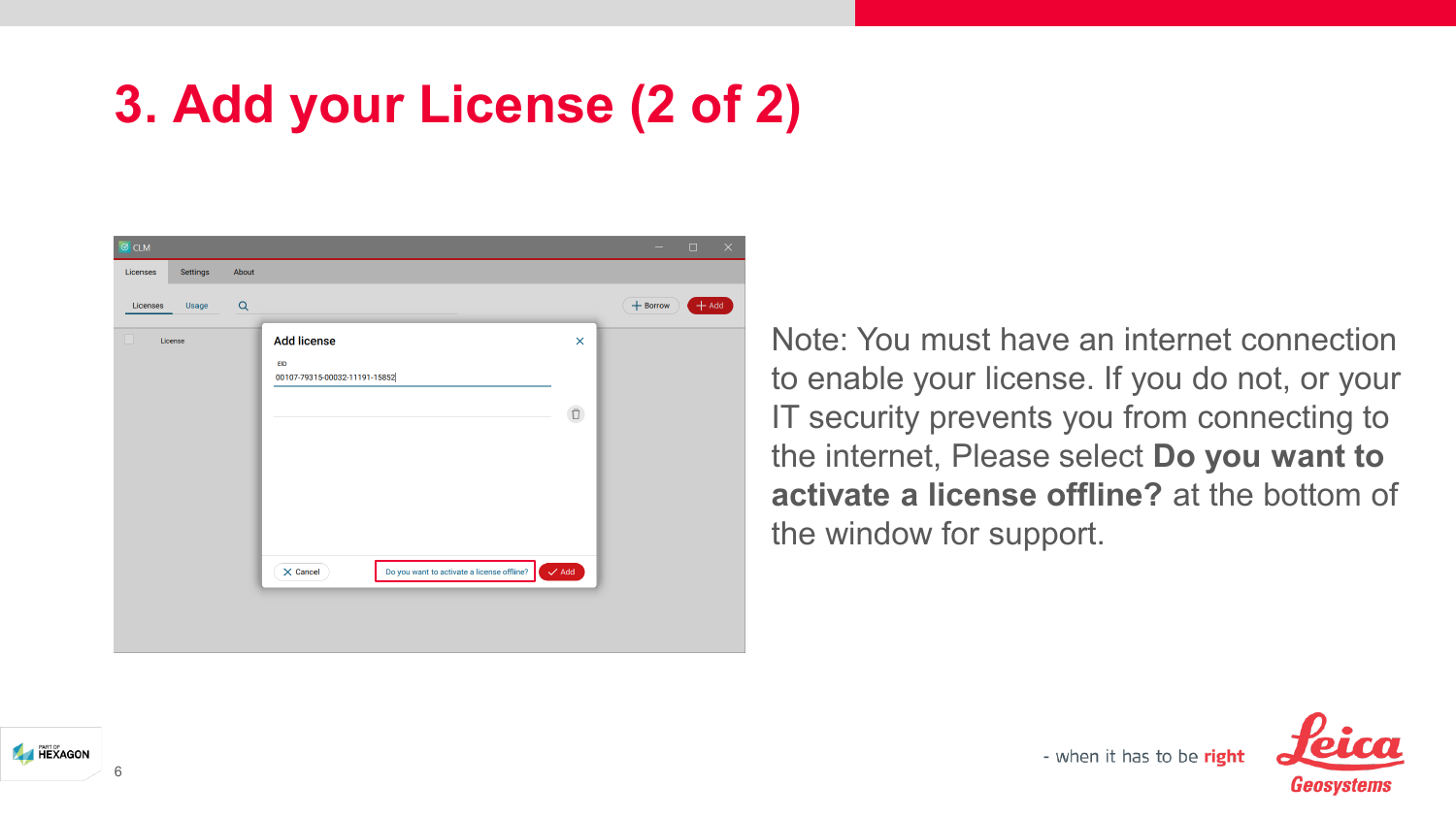## **4. Activate your license**

| CLM                    |                                      |              |               |            | $\Box$<br>$\times$    |
|------------------------|--------------------------------------|--------------|---------------|------------|-----------------------|
| Licenses               | <b>Settings</b><br>About             |              |               |            |                       |
| Q<br>Licenses<br>Usage |                                      |              |               |            | $+$ Borrow<br>$+$ Add |
| u<br>License           |                                      |              | <b>Status</b> | Type       |                       |
|                        | $\vee$ 00107-79315-00032-11191-15852 |              |               | Floating   | $\triangleright$      |
|                        | Product                              |              | Quantity      | Expiration | Maintenance           |
|                        | ~5308173                             |              | 1             | 03/31/22   | 03/31/22              |
|                        | TLS_MAP360.Sketch                    | $\mathbf{1}$ |               |            |                       |
|                        | TLS_MAP360_Maint.Sketch              | $\mathbf{1}$ |               |            |                       |
|                        | > 5310939                            |              | 1             | 03/31/22   | 03/31/22              |
|                        | > TLS_ServiceInfo                    |              | 1             | 03/31/22   | 03/31/22              |
|                        |                                      |              |               |            |                       |
|                        |                                      |              |               |            |                       |
|                        |                                      |              |               |            |                       |
|                        |                                      |              |               |            |                       |
|                        |                                      |              |               |            |                       |

The license will go through an activate stage.

Once complete, your license will be listed in your Licenses section. Expand the license to see its contents and its expiration or maintenance date.

You can now close the CLM program and return to Map360.



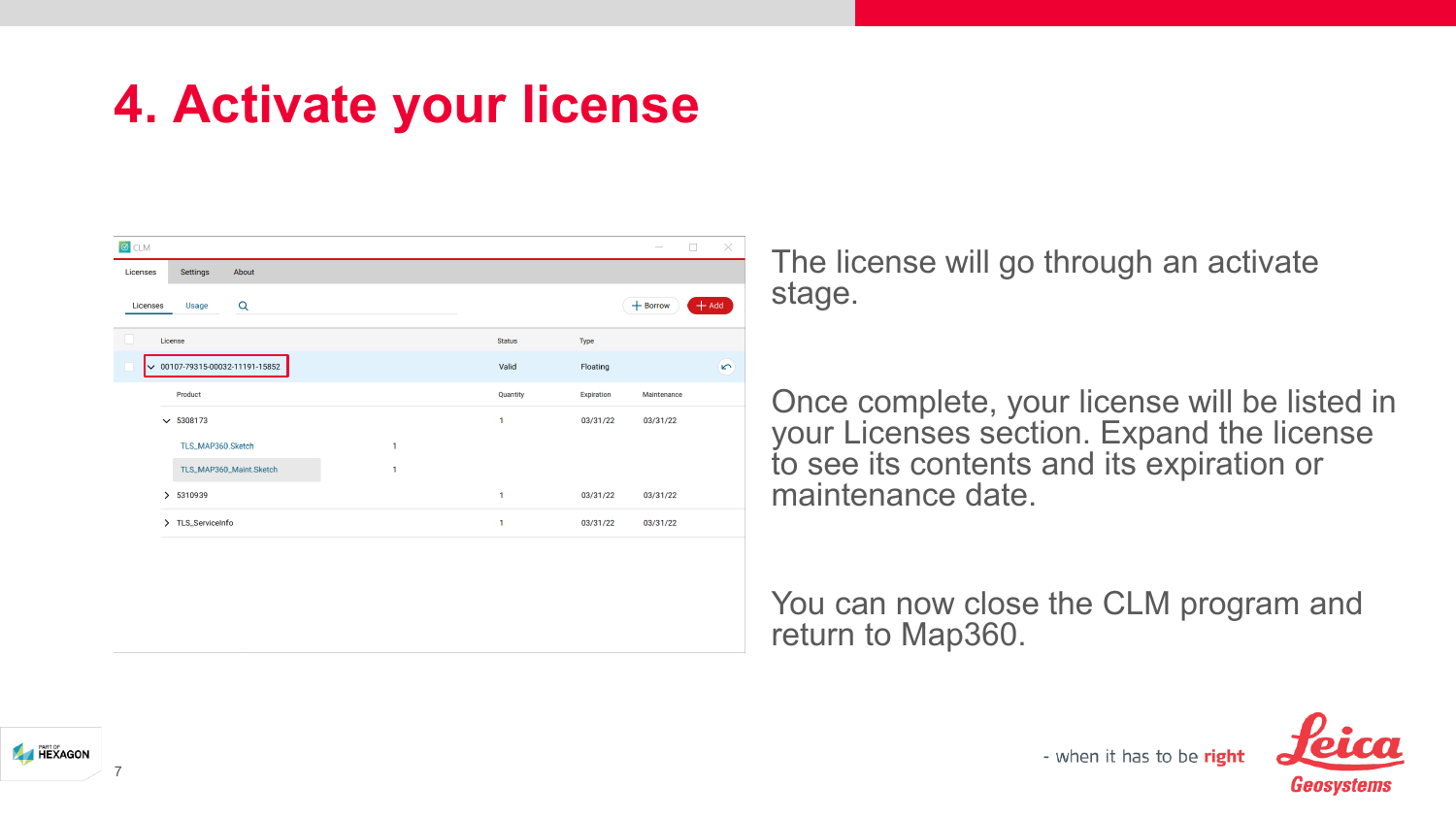## **5. Reload EID**



Close the CLM program.

Switch to Map360 and select Reload Entitlements.

Your license details will be displayed. Select the license option you want to use.

Press Run to start the program with your chosen license.

- when it has to be right



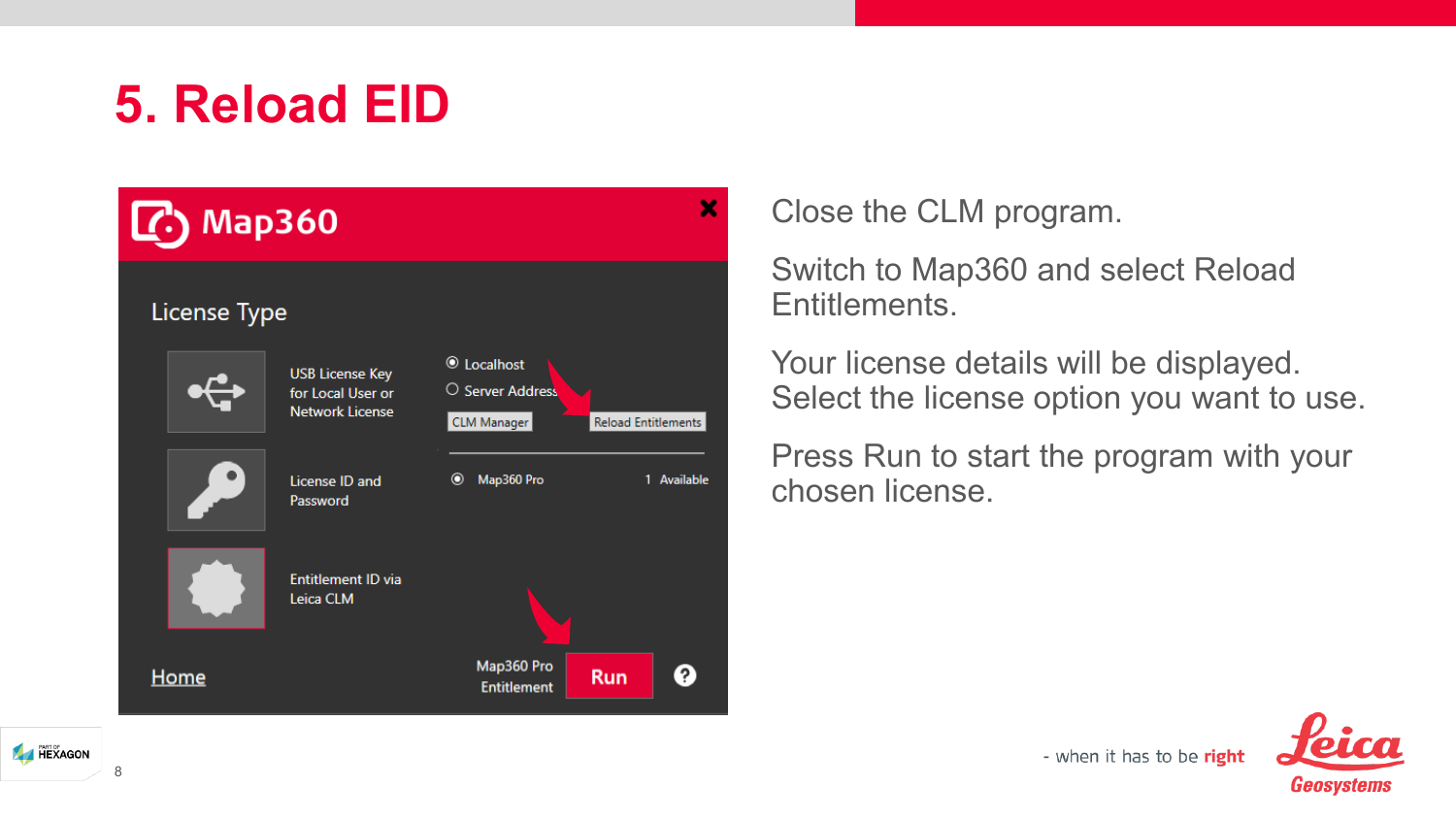## **6. Check that the EID is in Use (1 of 2)**



Click on the Help Ribbon and select About Map360.